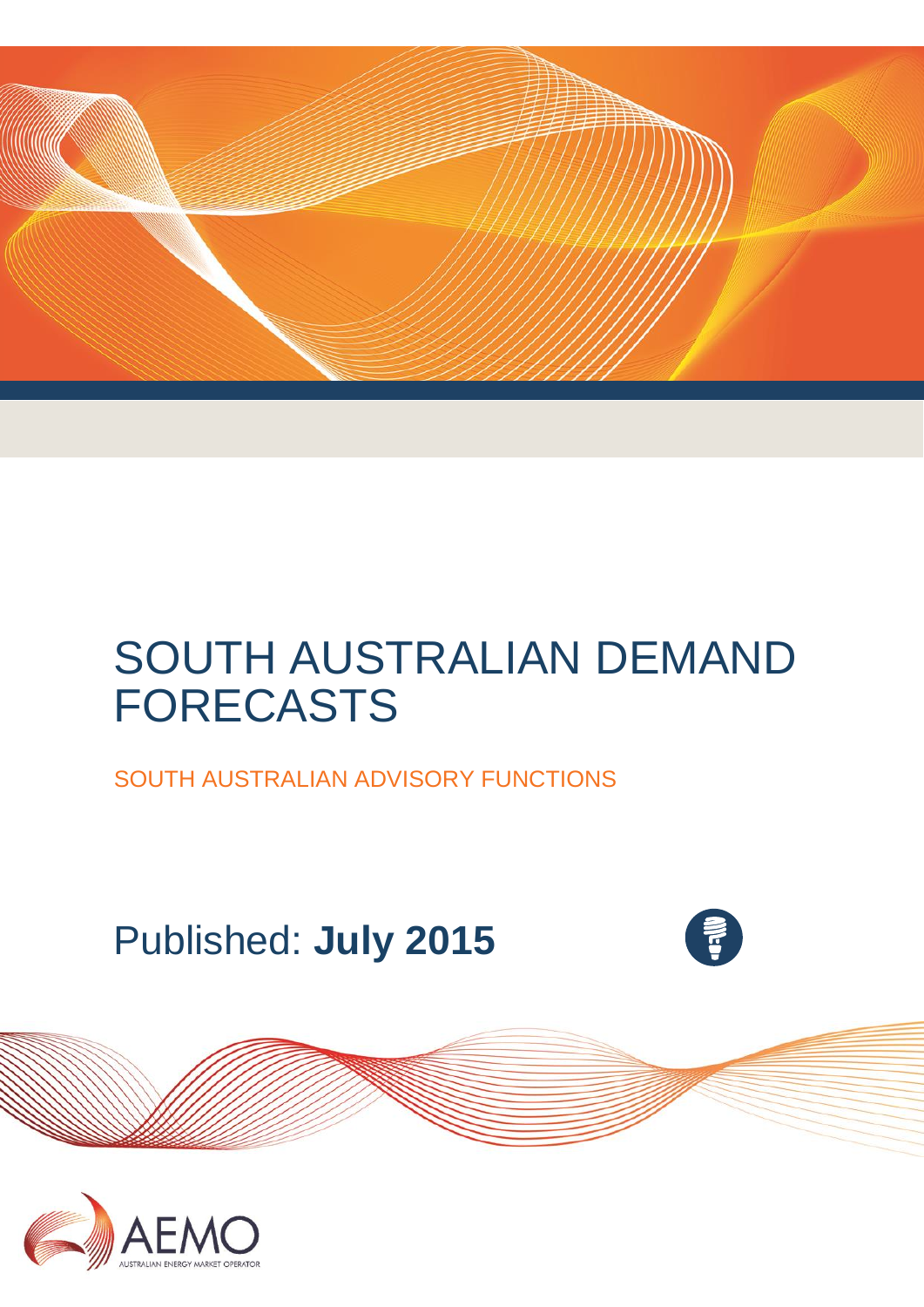

# IMPORTANT NOTICE

#### **Purpose**

The South Australian Advisory Functions are independent reports prepared by the Australian Energy Market Operator (AEMO) and published for the South Australian jurisdiction under Section 50B of the National Electricity Law. Under these provisions, the South Australian Government may also request AEMO to undertake additional advisory functions for the South Australian Declared Power System.

The purpose of this report is to provide insights into operational consumption and demand forecasts in the South Australian region of the National Electricity Market (NEM).

#### **Disclaimer**

This report contains data provided by or collected from third parties, and conclusions, opinions, assumptions or forecasts that are based on that data.

AEMO has made every effort to ensure the quality of the information in this report but cannot guarantee that information, forecasts and assumptions are accurate, complete or appropriate for your circumstances. This report does not include all of the information that an investor, participant or potential participant in the National Electricity Market might require, and does not amount to a recommendation of any investment.

Anyone proposing to use the information in this report (including information and reports from third parties) should independently verify and check its accuracy, completeness and suitability for purpose, and obtain independent and specific advice from appropriate experts.

Accordingly, to the maximum extent permitted by law, AEMO and its officers, employees and consultants involved in the preparation of this report:

- make no representation or warranty, express or implied, as to the currency, accuracy, reliability or completeness of the information in this publication; and
- are not liable (whether by reason of negligence or otherwise) for any statements, opinions, information or other matters contained in or derived from this report, or any omissions from it, or in respect of a person's use of the information in this report.

#### **Acknowledgement**

AEMO acknowledges the support, co-operation and contribution of all participants in providing data and information used in this report.

© 2015. The material in this publication may only be used in accordance with the [copyright permissions](http://www.aemo.com.au/en/About-AEMO/Copyright-Permissions) on AEMO's website.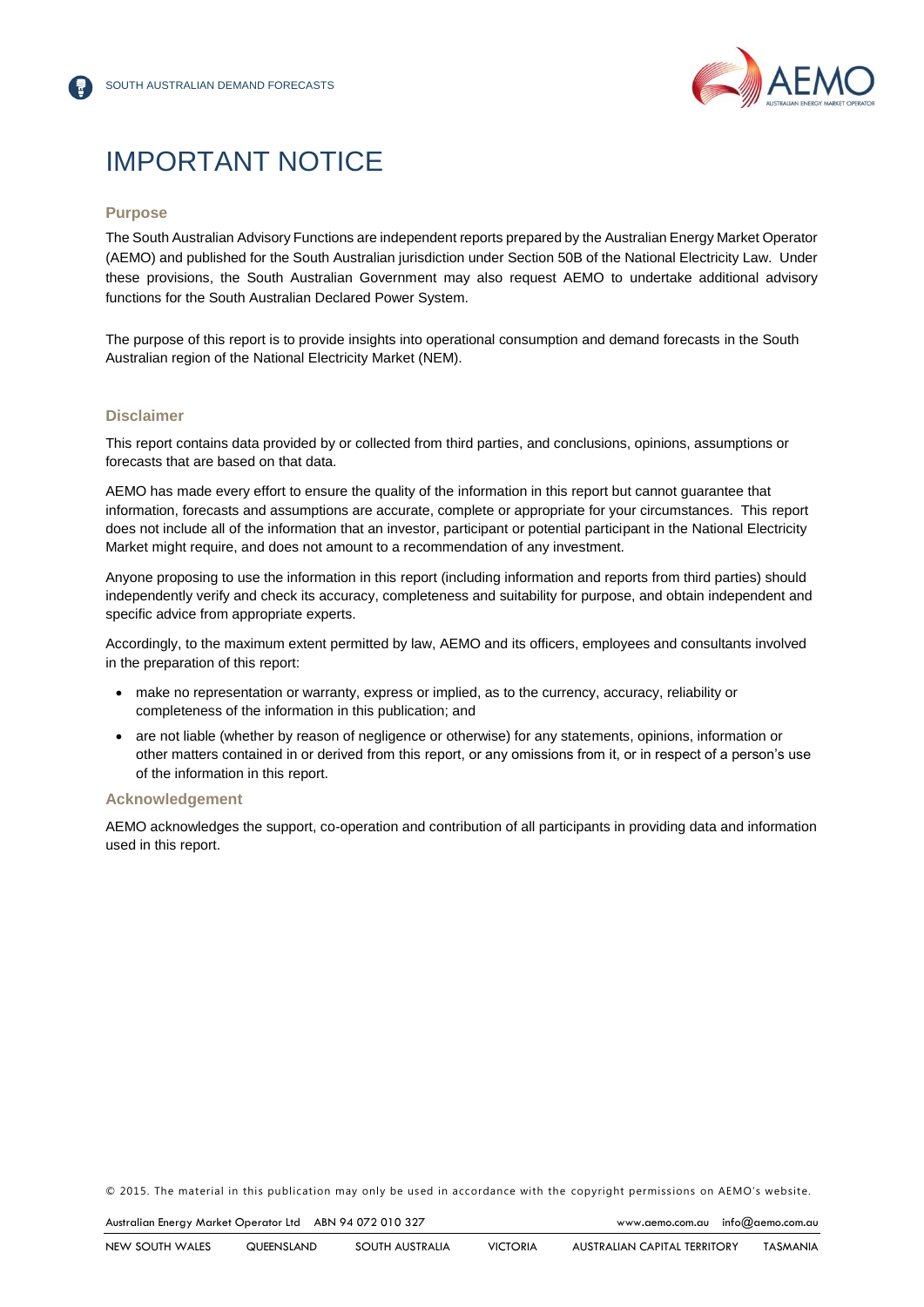



# **CONTENTS**

| 1.               | <b>PURPOSE AND KEY FINDINGS</b>                               | 5  |
|------------------|---------------------------------------------------------------|----|
| 1.1              | <b>KEY FINDINGS</b>                                           | 5  |
| 1.2              | Annual operational consumption and maximum demand definitions | 5  |
| 2.               | <b>OPERATIONAL CONSUMPTION</b>                                | 6  |
| 2.1              | Key differences between 2015 and 2014 NEFR forecasts          | 6  |
| 3.               | <b>MAXIMUM DEMAND FORECASTS</b>                               | 8  |
| 3.1              | Key differences between 2015 and 2014 NEFR forecasts          | 8  |
| 4.               | <b>MINIMUM DEMAND FORECASTS</b>                               | 10 |
|                  | <b>Measures and Abbreviations</b>                             | 11 |
| Units of measure |                                                               | 11 |
|                  | Abbreviations                                                 | 11 |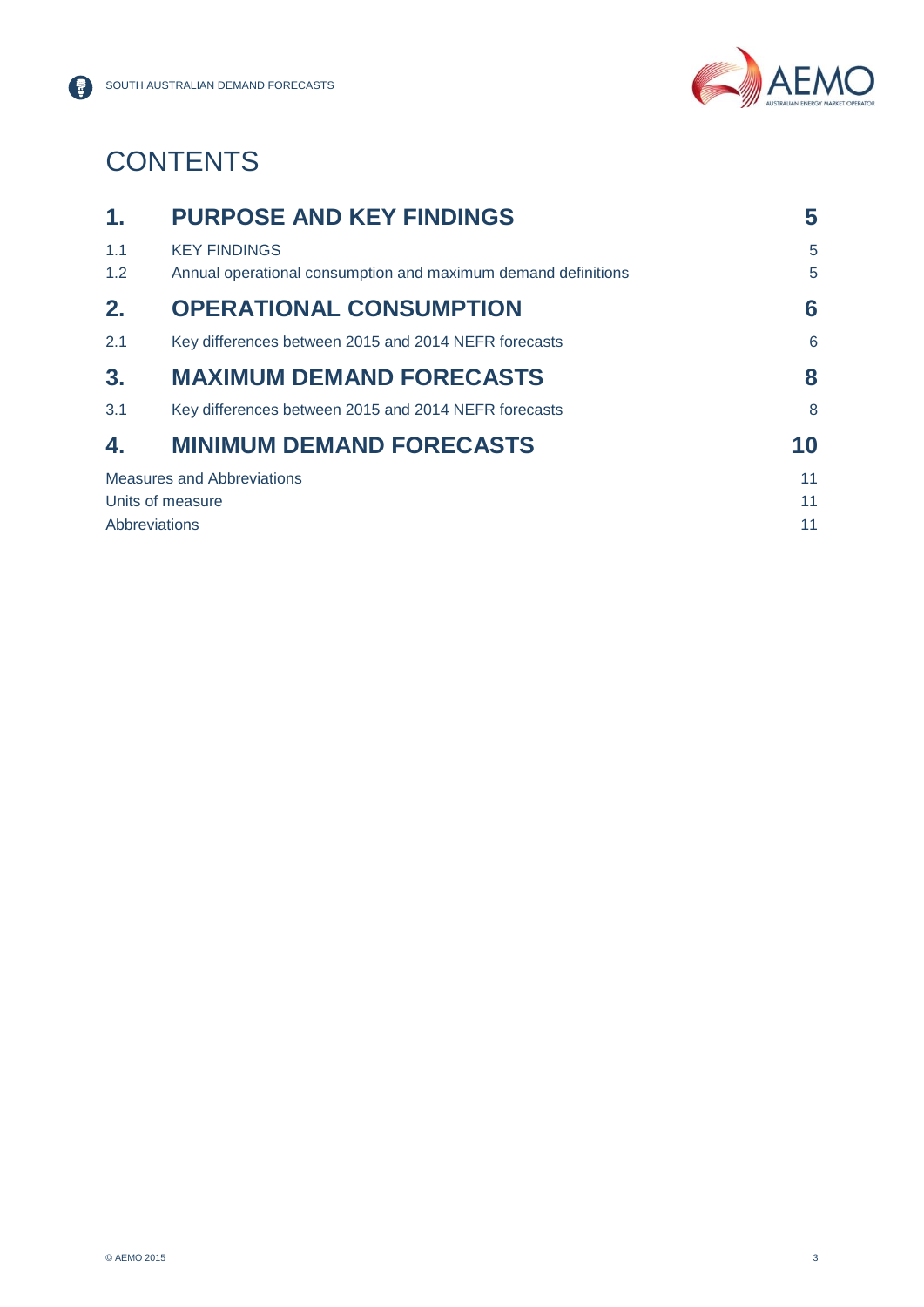

# **TABLES**

| Table 1 | Annual operational consumption actual and forecast for South Australia (GWh)  |  |
|---------|-------------------------------------------------------------------------------|--|
| Table 2 | Summer 90%, 50% and 10% POE maximum demand forecasts for South Australia (MW) |  |

# **FIGURES**

| Figure 1 Annual operational consumption forecasts (based on data in Tables 1 and 2) | 6  |
|-------------------------------------------------------------------------------------|----|
| Figure 2 Annual operational consumption forecast by segment                         | -7 |
| Figure 3 Summer 90%, 50% and 10% POE maximum demand forecasts for South Australia   | 8  |
| Figure 4 Summer 10% POE maximum demand forecast segments for South Australia        | -9 |
| Figure 5 Summer 90% POE minimum demand forecast by segment                          | 10 |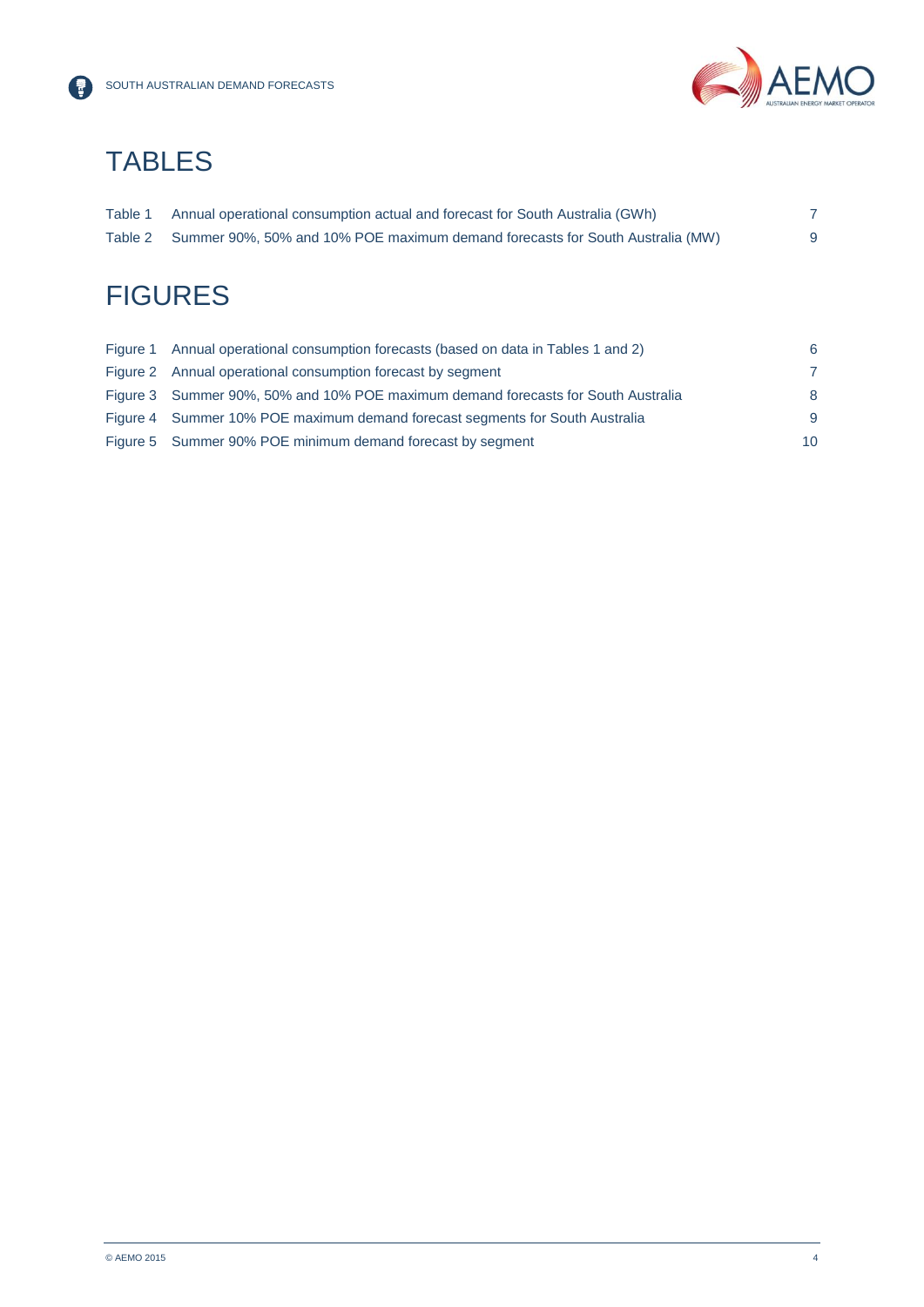

# <span id="page-4-0"></span>1. PURPOSE AND KEY FINDINGS

This report summarises South Australia's electricity demand forecasts from the 2015 National Electricity Forecasting Report (NEFR<sup>1</sup>).

### <span id="page-4-1"></span>**1.1 KEY FINDINGS**

In the medium term (2014–15 to 2024–25), operational consumption is forecast to decline in line with the trend set in 2010-11. This decline is due to lower residential and commercial consumption as a result of high uptake in rooftop photovoltaic<sup>2</sup> (PV).

In the short term however (2014–15 to 2017–18), AEMO forecasts an increase in operational consumption driven by a recovery in industrials, mainly due to the Port Pirie smelter redevelopment returning it to pre-2014 consumption levels.

AEMO has forecast minimum demand (MinD) for the first time, to investigate the impact of rooftop PV on the daily load profile. This provides useful information on network usage, which can inform further studies to evaluate operational implications. For South Australia by the end of 2024–25, continued uptake of PV could result in distribution customers in aggregate being net generators to the grid, at certain times.

### <span id="page-4-2"></span>**1.2 Annual operational consumption and maximum demand definitions**

This report presents annual operational consumption and maximum demand (MD) for historical results, estimates, and forecasts. Both annual operational consumption and MD include all large industrial consumption, residential and commercial consumption<sup>3</sup>, and transmission losses.

Further:

- Annual operational consumption is the electrical energy supplied by scheduled, semi-scheduled, and significant non-scheduled generating units, less the electrical energy supplied by small non-scheduled generation.
- MD is "as-generated" data, measured at each generating unit terminal, and represents its entire output.
- A probability of exceedance (POE) refers to the likelihood that a maximum demand or minimum demand forecast will be met or exceeded.

The various probabilities (generally 90%, 50%, and 10% POE) provide a range of possibilities for analysts to determine a realistic range of power system and market outcomes.

For any given season, a 10% POE MD projection is expected to be exceeded, on average, one year in 10, and a 50% POE maximum demand projection is expected to be exceeded, on average, five years in 10 (or one year in two).

l

<sup>1</sup> Available: http://www.aemo.com.au/Electricity/Planning/Forecasting/National-Electricity-Forecasting-Report. Viewed: 25 June 2015.

<sup>&</sup>lt;sup>2</sup> A system comprising one or more photovoltaic panels, installed on a residential or commercial building rooftop to convert sunlight into electricity.

<sup>&</sup>lt;sup>3</sup> Residential and commercial forecasts include light industrial loads.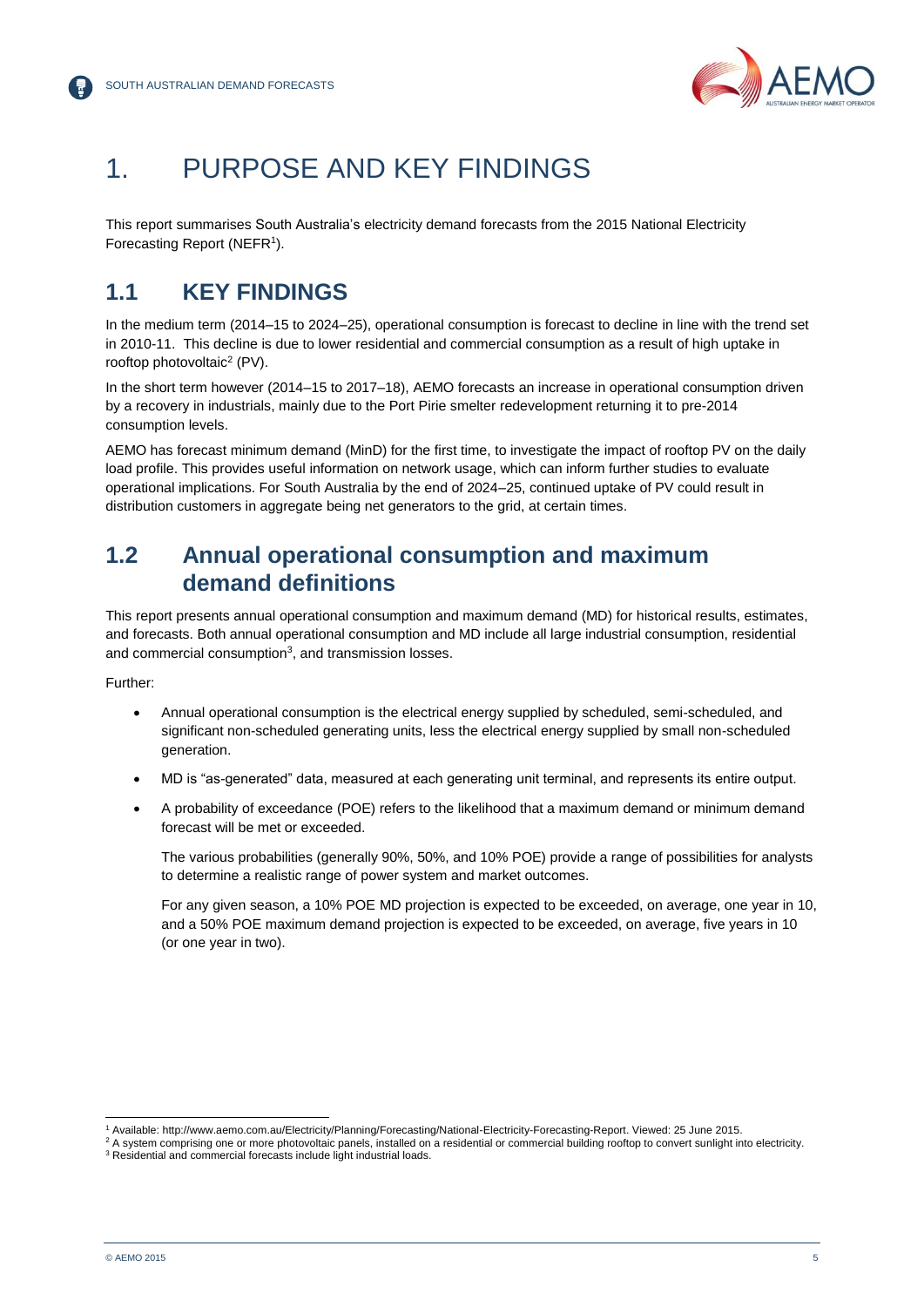

# <span id="page-5-0"></span>2. OPERATIONAL CONSUMPTION

Per capita consumption is forecast to continue to decline, with population growth keeping operational consumption relatively flat throughout the long term outlook period.

AEMO forecasts an increase in operational consumption in the short term, driven by a recovery in industrials, mainly due to Port Pirie smelter returning to pre-2014 levels of consumption following redevelopment of the facility.

In the medium term (2014–15 to 2024–25), operational consumption is forecast to decline, due to the decrease in residential and commercial consumption as a result of high uptake of rooftop PV.

From 2009–10 to 2014–15, annual operational consumption has declined by 1,117 GWh. This is primarily due to rising electricity prices, the uptake of rooftop PV and energy efficiency. This equates to an average decline of 1.7% per year over 5 years.

### <span id="page-5-1"></span>**2.1 Key differences between 2015 and 2014 NEFR forecasts**

The key differences are:

- Current estimate for 2014–15: The current estimate for 2014–15 annual operational consumption is 12,498 GWh, which is 63 GWh (0.5%) below the 2014 NEFR medium forecast.
- Short-term forecast (2014–15 to 2017–18): The 2015 forecast is an average annual increase of 0.8%, compared to a decline of 0.9% in the 2014 forecasts.



#### <span id="page-5-2"></span>**Figure 1 Annual operational consumption forecasts (based on data in Tables 1 and 2)**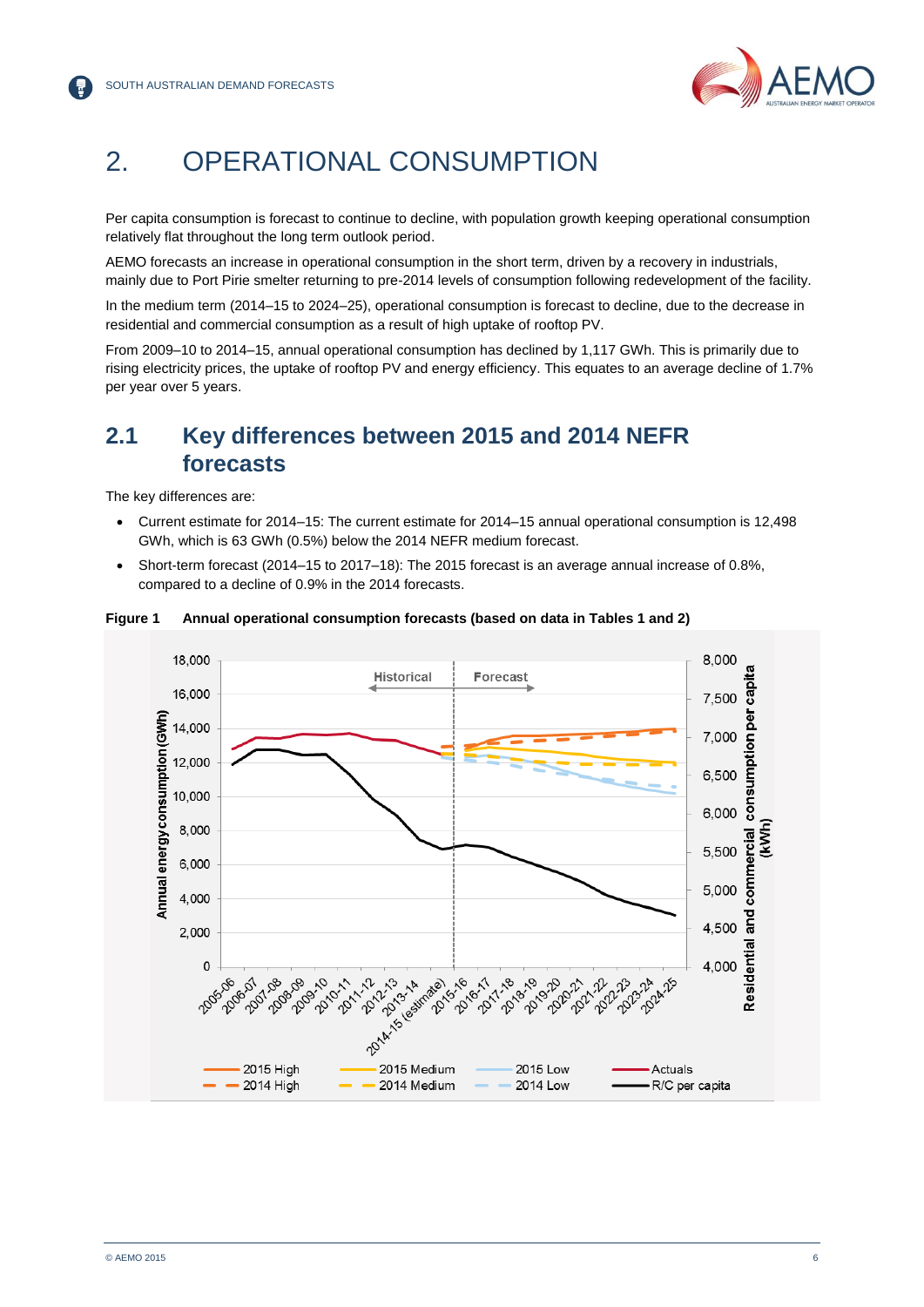

<span id="page-6-0"></span>

|                       | Actual |          |  |
|-----------------------|--------|----------|--|
|                       |        | % change |  |
| $2009 - 10$           | 13,614 |          |  |
| 2010-11               | 13,723 | 0.8%     |  |
| 2011-12               | 13,365 | $-2.6%$  |  |
| $2012 - 13$           | 13.316 | $-0.4%$  |  |
| 2013-14               | 12,868 | $-3.4%$  |  |
| 2014-15<br>(estimate) | 12,498 | $-2.9%$  |  |

#### **Table 1 Annual operational consumption actual and forecast for South Australia (GWh)**

|                       | <b>Actual</b> |          |                       | <b>Forecast</b> |             |               |
|-----------------------|---------------|----------|-----------------------|-----------------|-------------|---------------|
|                       |               | % change |                       | Actual          | <b>High</b> | <b>Medium</b> |
| 2009-10               | 13,614        |          | 2014-15<br>(estimate) | 12,498          |             |               |
| 2010-11               | 13,723        | 0.8%     | 2015-16               |                 | 12,811      | 12,728        |
| 2011-12               | 13,365        | $-2.6%$  | 2016-17               |                 | 13,314      | 12,922        |
| 2012-13               | 13.316        | $-0.4%$  | 2017-18               |                 | 13,582      | 12,797        |
| 2013-14               | 12,868        | $-3.4%$  | 2018-19               |                 | 13,595      | 12,712        |
| 2014-15<br>(estimate) | 12,498        | $-2.9%$  | 2019-20               |                 | 13,618      | 12,606        |
|                       |               |          | 2020-21               |                 | 13,712      | 12,493        |
|                       |               |          | 2021-22               |                 | 13,740      | 12,275        |
|                       |               |          | 2022-23               |                 | 13,830      | 12,171        |
|                       |               |          | 2023-24               |                 | 13,939      | 12,106        |
|                       |               |          | 2024-25               |                 | 14,001      | 12,034        |
|                       |               |          |                       |                 |             |               |

#### **2.1.1 Annual operational consumption forecast by segment**



<span id="page-6-1"></span>**Figure 2 Annual operational consumption forecast by segment**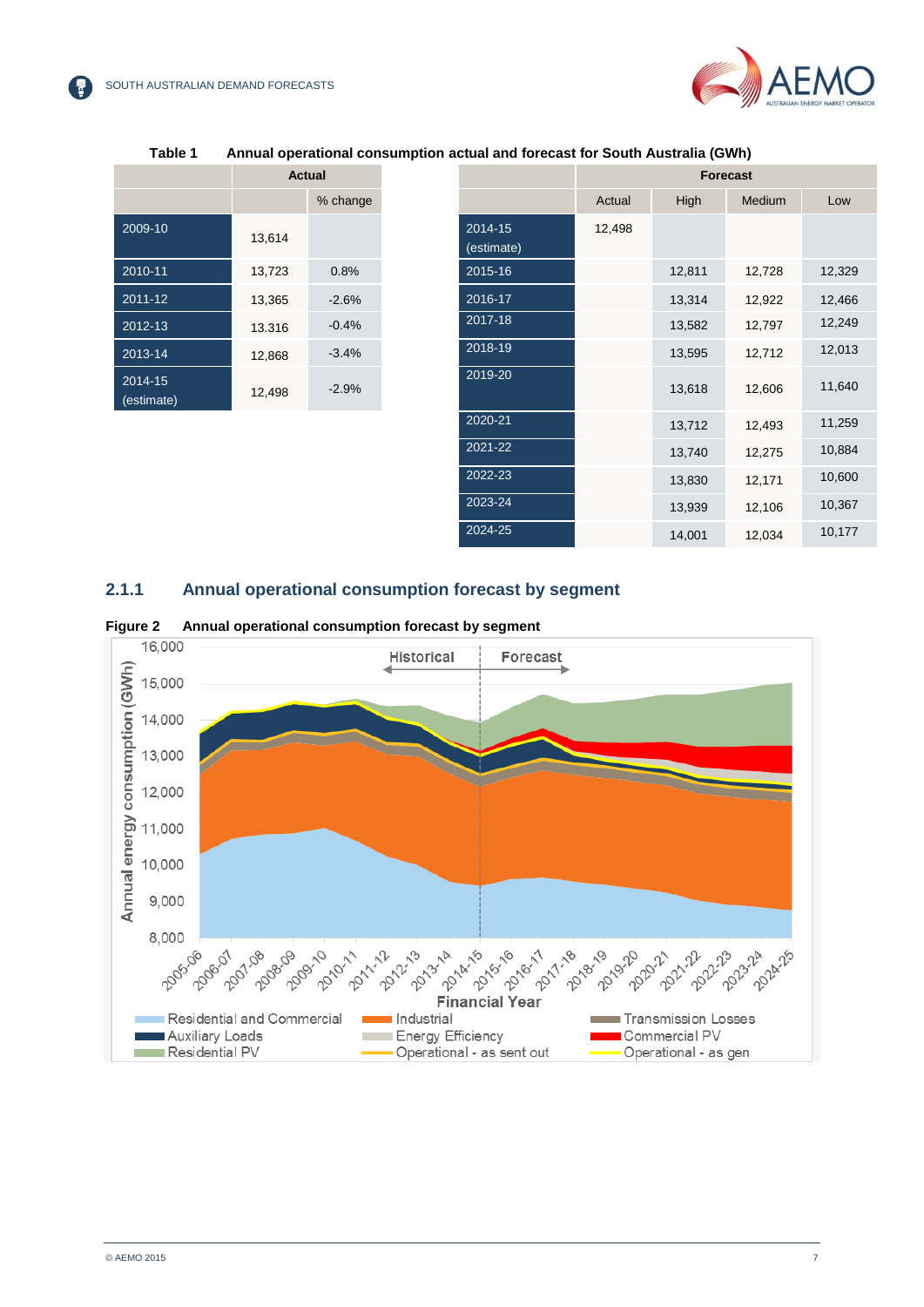

### <span id="page-7-0"></span>3. MAXIMUM DEMAND FORECASTS

Rooftop PV is causing MD to shift to later in the day. Rooftop PV generation has already shifted the expected MD time to 6.30 pm. As rooftop PV generation increases, the time of MD shifts later, to 7.30 pm by the end of the NEFR forecast period of 2034-35.

The 10% POE MD is forecast to increase due to an increase in population and gross state product (GSP).

### <span id="page-7-1"></span>**3.1 Key differences between 2015 and 2014 NEFR forecasts**

The key differences are:

- The 2014-15 summer MD was 2,872 MW on 7 January 2015, which was 94 MW below the 2014 NEFR 50% POE forecast of 2,966 MW. The 2014–15 summer MD was lower than forecast, as it occurred within the school holiday period and there were cooler maximum temperatures in the preceding days.
- The 10% POE MD is forecast to increase at an annual average rate of 0.4% over the short term (2014–15 to 2017–18) medium scenario forecast, compared to a decline of 0.1% in the 2014 NEFR.



<span id="page-7-2"></span>**Figure 3 Summer 90%, 50% and 10% POE maximum demand forecasts for South Australia**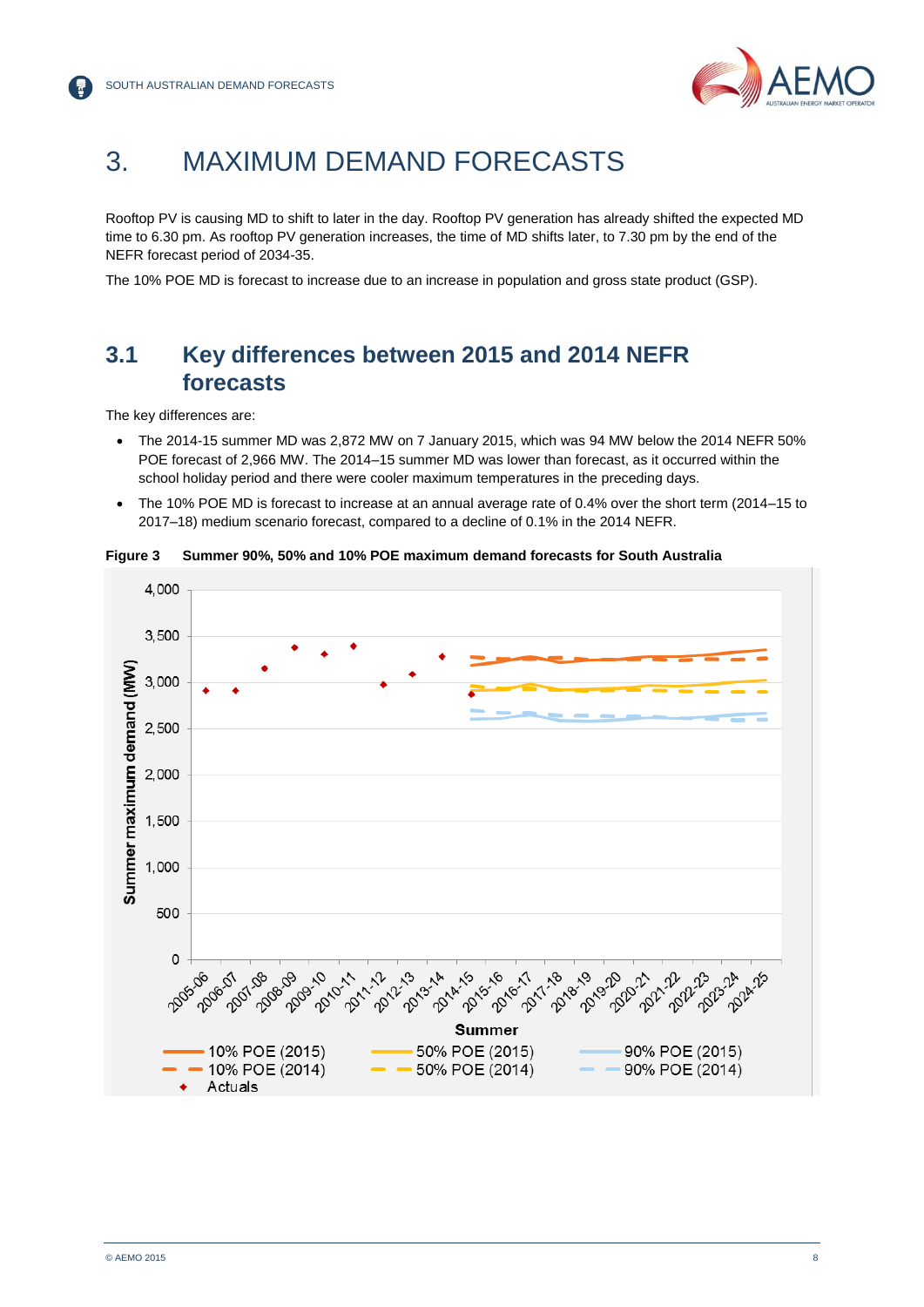

<span id="page-8-0"></span>

|             | <b>Actual</b> | <b>90% POE</b> | <b>50% POE</b> | <b>10% POE</b> |
|-------------|---------------|----------------|----------------|----------------|
| 2014-15     | 2,872         | 2,606          | 2,916          | 3,185          |
| 2015-16     |               | 2,615          | 2,926          | 3,232          |
| 2016-17     |               | 2,653          | 2,988          | 3,288          |
| 2017-18     |               | 2,592          | 2,922          | 3,218          |
| 2018-19     |               | 2,580          | 2,932          | 3,245          |
| 2019-20     |               | 2,601          | 2,936          | 3,254          |
| 2020-21     |               | 2,623          | 2,973          | 3,284          |
| $2021 - 22$ |               | 2,614          | 2,961          | 3,282          |
| 2022-23     |               | 2,633          | 2,976          | 3,300          |
| 2023-24     |               | 2,653          | 3,007          | 3,332          |
| 2024-25     |               | 2,668          | 3,026          | 3,357          |

#### **Table 2 Summer 90%, 50% and 10% POE maximum demand forecasts for South Australia (MW)**

#### **3.1.1 Summer 10% POE maximum demand forecast by segment**

<span id="page-8-1"></span>

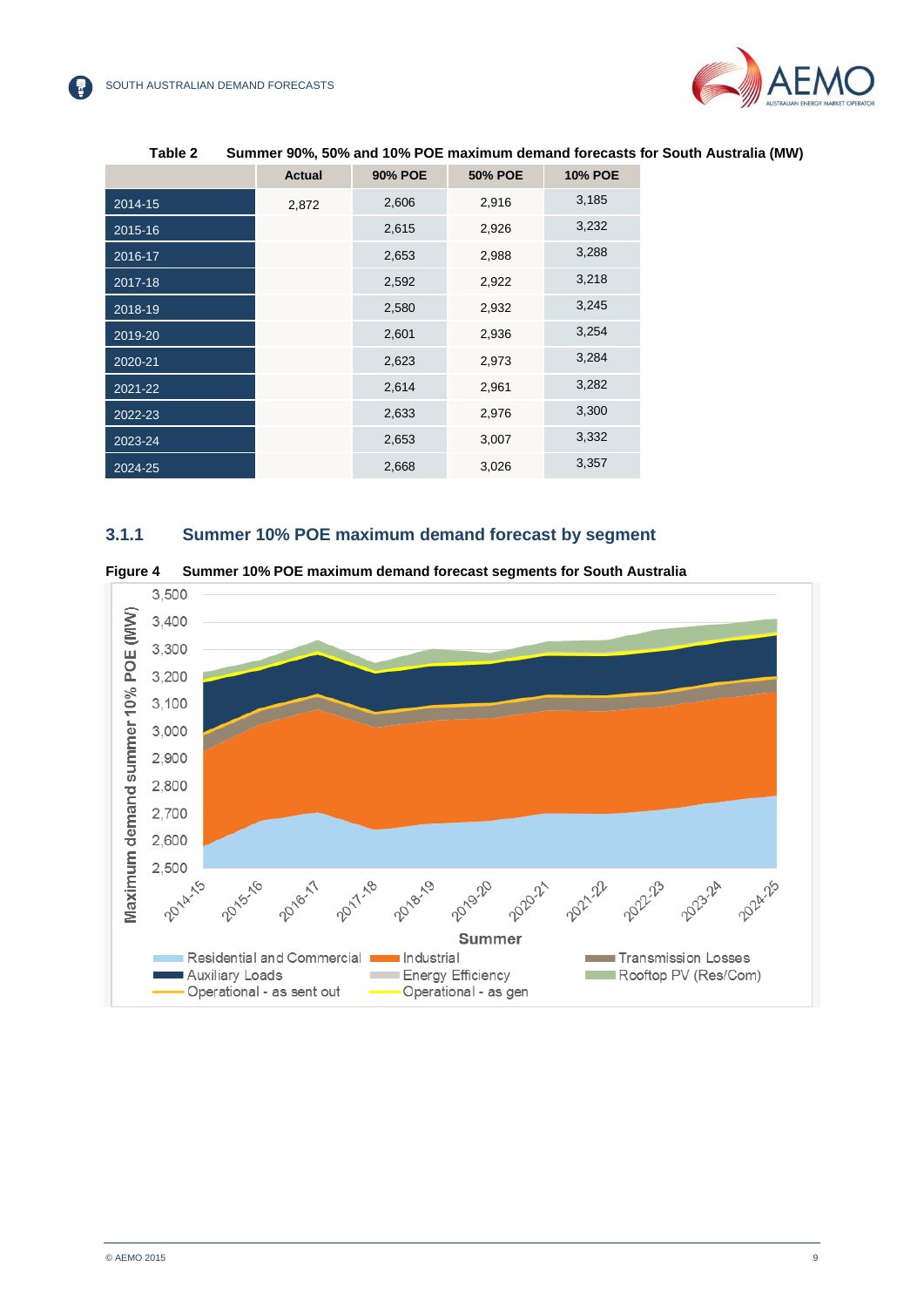

# <span id="page-9-0"></span>4. MINIMUM DEMAND FORECASTS

AEMO has forecast minimum demand (MinD) for the first time, to investigate the impact of rooftop PV on the daily load profile. This provides useful information on network usage, which can inform further studies to evaluate operational implications.

Key insights include:

- Towards the end of the medium-term outlook (2024–25), on 90% POE MinD days, continued uptake of rooftop PV is forecast to offset 100% of demand in South Australia, during midday periods. This results in South Australia distribution customers in aggregate being net generators to the grid. The minimum demand model does not incorporate potential impacts of: export restrictions on rooftop PV generation, potential tariff reform or battery storage.<sup>4</sup>
- 2014–15 summer MinD was 790 MW on 26 December 2014. Together with an estimated rooftop PV generation of 445 MW, this equates to an end user demand of 1,235 MW.

#### **4.1.1 Summer 90% POE minimum demand forecast by segment**

The 90% POE MinD is forecast to decline to 496 MW over the short term (2014–15 to 2017–18) medium scenario forecast. Estimated rooftop PV generation is 658 MW by 2017–18 under this scenario.



#### <span id="page-9-1"></span>**Figure 5 Summer 90% POE minimum demand forecast by segment**

l

<sup>4</sup> For more information, refer to *[Detailed summary of 2015 electricity forecasts](http://www.aemo.com.au/Electricity/Planning/Forecasting/~/media/Files/Electricity/Planning/Reports/NEFR/2015/Detailed%20summary%20of%202015%20electricity%20forecasts.ashx)* (section 6.3). Available:

[http://www.aemo.com.au/Electricity/Planning/Forecasting/National-Electricity-Forecasting-Report.](http://www.aemo.com.au/Electricity/Planning/Forecasting/National-Electricity-Forecasting-Report) Viewed: 30 June 2015.